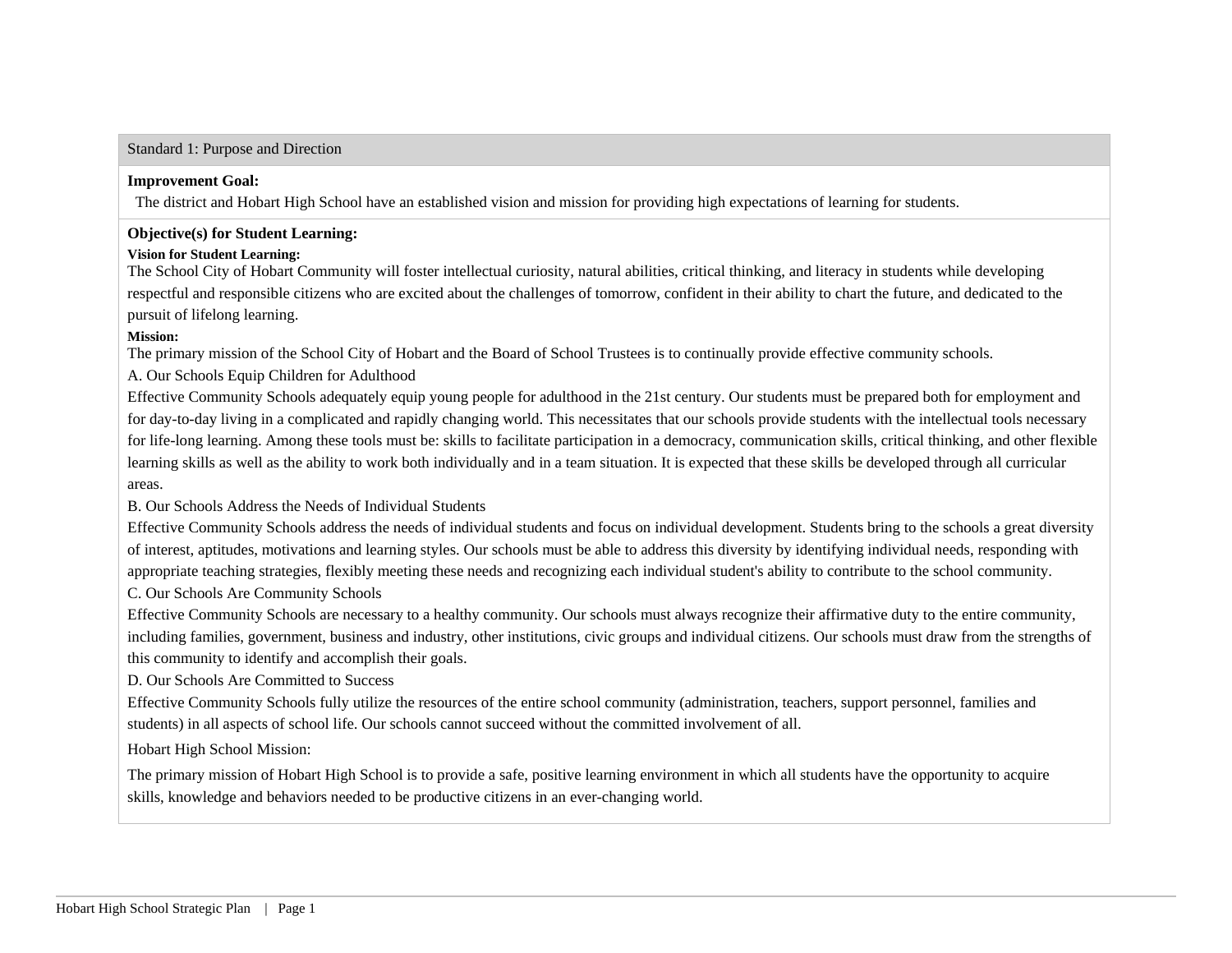Standard 1: Purpose and Direction

#### **Target Participants:**

School City of Hobart Stakeholders: Students Parents/Guardians Faculty Staff Community Members Civic Organizations Business Community Business Community

#### **Strategies:**

The district and each school engage in continuous school improvement planning.

The district has an AdvancED Leadership Team that has representation from all schools.

The district solicits feedback from stakeholders.

The district will communicate the vision and mission to stakeholders.

The district will identify goals in the Strategic Plan.

The district will meet bi-annually with schools and service departments to review implementation of the school improvement process.

The district communicates student performance and school effectiveness with stakeholders.

The district's plan and results are documented and reviewed by AdvancED for accreditation through an external review team.

#### **Evaluation:**

AdvancED Stakeholder Opinion Surveys AdvancED District Leadership Team Focus Groups

Eighth Grade Exit Surveys

High School Exit Surveys

### **Timeframe for Implementation:**

Fall 2012-Spring 2016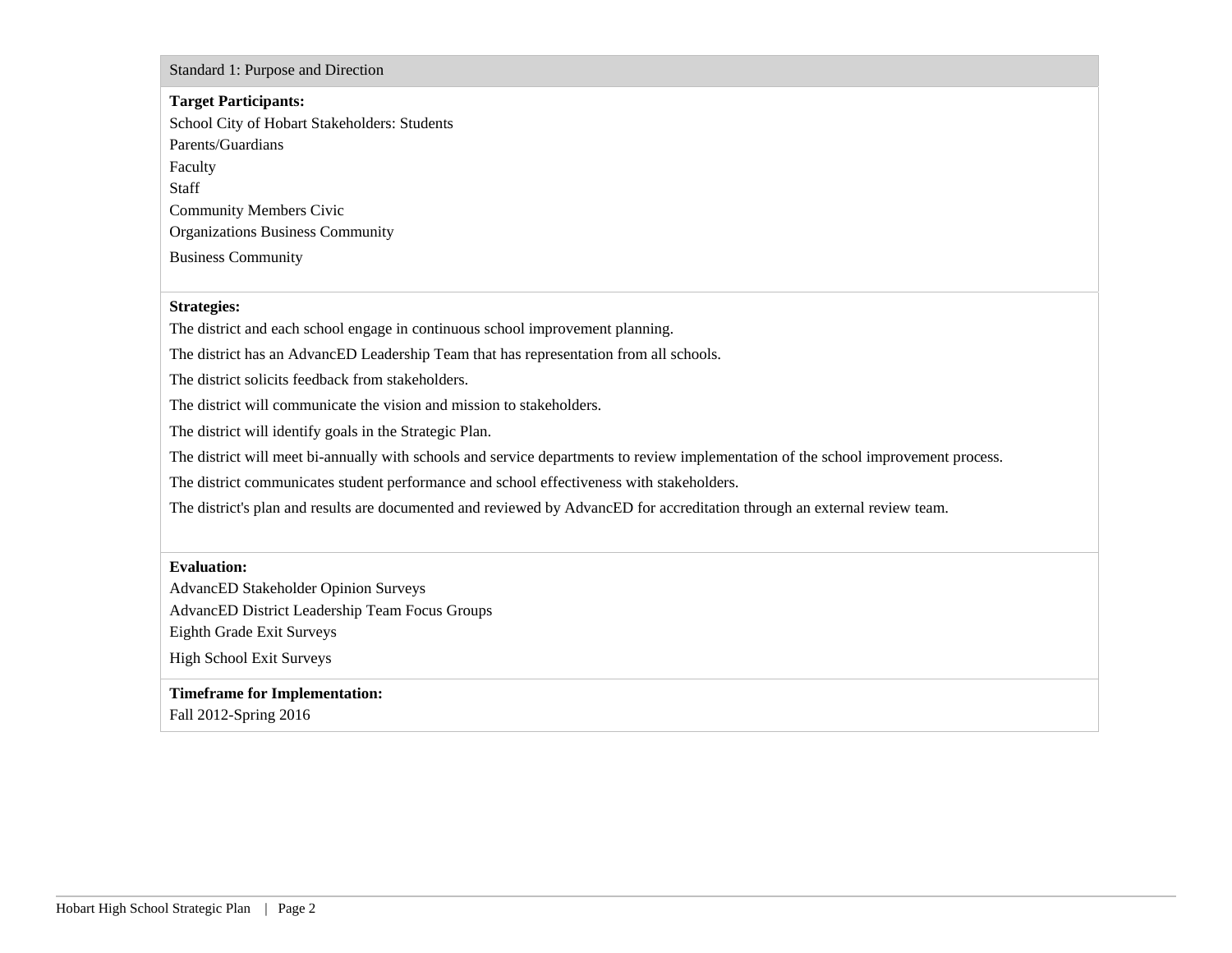| <b>ACTIONS</b>                                                                                                                                                                                                                                                                                                                                                                                                                                          | <b>SCHEDULE</b>                                                            | <b>RESPONSIBILITIES</b>                                               | <b>MONITORING</b>                                                                                                                                                                                                   | <b>RESOURCES</b>                                                                                                                                                                                                                                                                                                                        |
|---------------------------------------------------------------------------------------------------------------------------------------------------------------------------------------------------------------------------------------------------------------------------------------------------------------------------------------------------------------------------------------------------------------------------------------------------------|----------------------------------------------------------------------------|-----------------------------------------------------------------------|---------------------------------------------------------------------------------------------------------------------------------------------------------------------------------------------------------------------|-----------------------------------------------------------------------------------------------------------------------------------------------------------------------------------------------------------------------------------------------------------------------------------------------------------------------------------------|
| Intervention: AdvancED Accreditation<br>1. The district and Hobart High School engage in continuous<br>school improvement planning.<br>A. The district and Hobart High School are accredited by<br>AdvancED through meeting the requirements of Vision and<br>Mission, Profile, Plan, and Results. B. The district meets the<br>state's legal standards for accreditation. C. The district ensures<br>that each school's plan aligns with the district. | $2012 - 2016$<br>-AdvancED<br>External<br><b>Review Visit</b><br>2012-2013 | -Lead: Central Office<br>Administrators<br>-AdvancED Leadership Teams | -Annual<br>Review/Revision of:<br>AdvancED Profile,<br>AdvancED School<br>Improvement Plans,<br><b>AdvancED</b> District<br>Strategic Plan<br>-AdvancED Committee<br>Meetings<br>-State's Legal<br><b>Standards</b> | -AdvancED Profiles<br>-AdvancED School<br><b>Improvement Plans</b><br>-AdvancED District<br>Strategic<br>Plan<br>-State AdvancED Office<br>-AdvancED<br>-AdvancED Professional<br>Development<br>-Breakthrough by<br><b>NSSE</b><br>-State's Legal<br><b>Standards</b><br>- Checklists and<br><b>Reports for State</b><br>Accreditation |
| Intervention: AdvancED Leadership<br>1. The district and Hobart High School have an AdvancED<br>Leadership Team that has representation from all schools.<br>A. Hobart High School has representation of all stakeholder groups<br>on their school AdvancED Leadership Team.                                                                                                                                                                            | $2012 - 2016$                                                              | -Lead: Central Office<br>Administrators<br>-AdvancED Leadership Teams | -Annual<br>Review/Revision of:<br>AdvancED Profile,<br>AdvancED School<br>Improvement Plans,<br><b>AdvancED</b> District<br>Strategic Plan<br>-AdvancED Committee<br>Meetings                                       | -AdvancED Profiles<br>-AdvancED School<br><b>Improvement Plans</b><br>-AdvancED District<br>Strategic<br>Plan<br>-State AdvancED Office<br>-AdvancED<br>-AdvancED Professional<br>Development<br>-Breakthrough by<br><b>NSSE</b>                                                                                                        |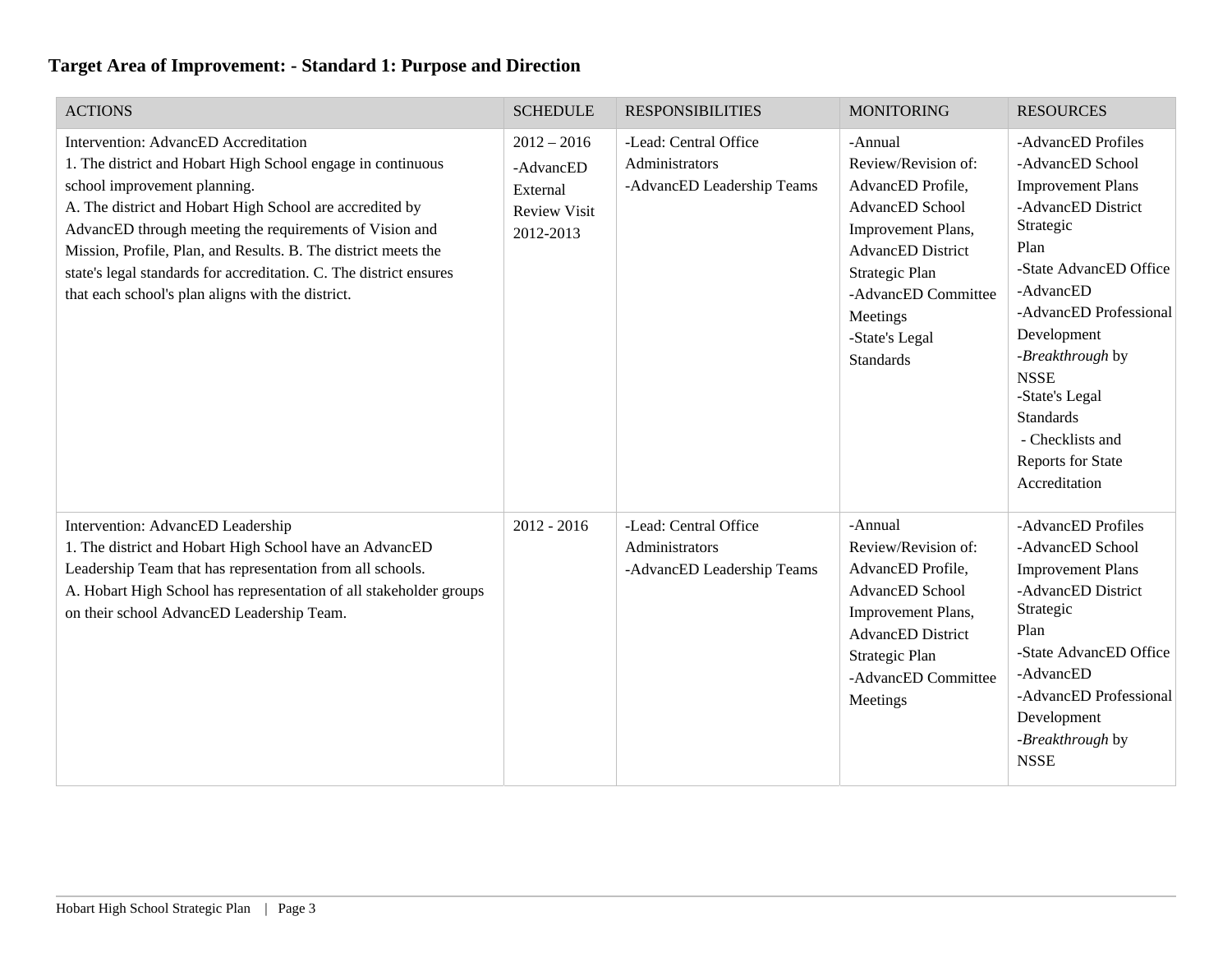| <b>ACTIONS</b>                                                                                                                                                                                                                                                                                                                                                                                                                                                                                                                                                                                    | <b>SCHEDULE</b>                                     | <b>RESPONSIBILITES</b>                                                                                                                        | <b>MONITORING</b>                                                                                                                                          | <b>RESOURCES</b>                                                                                                                                                                      |
|---------------------------------------------------------------------------------------------------------------------------------------------------------------------------------------------------------------------------------------------------------------------------------------------------------------------------------------------------------------------------------------------------------------------------------------------------------------------------------------------------------------------------------------------------------------------------------------------------|-----------------------------------------------------|-----------------------------------------------------------------------------------------------------------------------------------------------|------------------------------------------------------------------------------------------------------------------------------------------------------------|---------------------------------------------------------------------------------------------------------------------------------------------------------------------------------------|
| Intervention: Stakeholder Feedback<br>1. The district and Hobart High School solicits feedback from<br>stakeholders.<br>A. The district and Hobart High School administers AdvancED<br>Stakeholder Surveys.<br>- AdvancED Stakeholder Surveys will be administered to<br>students, parents, teachers, and community members.<br>- Exit Surveys will be conducted at grades 8 and 12.<br>B. The district hosts a Web site and social media sites that offer<br>stakeholders a forum for feedback.<br>C. The district provides a forum for stakeholders to participate in<br>school board meetings. | $2012 - 2016$                                       | -Lead: Central Office<br>Administrators<br>-Technology Department<br>-Building Principals                                                     | -Exit Survey Results<br>-AdvancED Stakeholder<br>Survey results<br>-Web site and social<br>media site Feedback<br>-School Board Meeting<br>Agendas/Minutes | -NSSE Surveys<br>-AdvancED Stakeholder<br>Survey results<br>-District Web site and<br>social media sites<br>-School Board<br>Meetings<br>-Summer Mailing for<br>Our Parents/Guardians |
| Intervention: Vision<br>1. The district and Hobart High School will communicate<br>the vision and mission to stakeholders.<br>A. Newsletters will be published bi-annually and highlight vision<br>and mission success stories.<br>B. The district and Hobart High School Web site and social<br>media sites updated daily will reflect vision and mission.<br>C. The mission is communicated in Board Policy.<br>D. Public presentations will highlight success stories that exemplify<br>work on the vision and mission.                                                                        | $2012 - 2016$                                       | -Lead: Central Office<br>Administrators<br>-Administrative Assistants<br>-Board of School Trustees<br>-ADVANCED District<br>Leadership Team   | -Newsletters<br>-Web site<br>-Board Policy<br>-Public Presentations<br>-Social media sites                                                                 | -Microsoft Publisher<br>-Adobe Photoshop<br>-Web Design<br>-School Wires<br>-Board Policy<br>-Microsoft PowerPoint<br>-PTO, Community<br>Groups for<br>Presentations<br>-Facebook     |
| <b>Intervention: Goals</b><br>1. The district and Hobart High School will identify<br>goals in the Strategic Plan. A. Goals will be based on<br>data collected in the Profile.<br>B. The Profile will be a collection of data that includes input from<br>all stakeholder groups.<br>C. Data analysis annually will yield changes that may be necessary<br>in goal areas to achieve the vision.                                                                                                                                                                                                   | Profile 2012<br>(Updated<br>Annually<br>20012-2016) | -Lead: Central Office<br>Administrators<br>-Business Manager<br>-Support Service Department<br>Heads<br>-AdvancED District Leadership<br>Team | -Profile of Data<br>Analysis<br>-Strategic Plan<br>Revision<br>-Regular<br>AdvancED<br>Meetings<br>-Bi-annual Reviews                                      | -Profiles<br>-School Improvement<br>Plans<br>-District Strategic Plan<br>-Microsoft Excel<br>-AdvancED Surveys<br>-Data from<br><b>Assessments</b><br>-Census Data                    |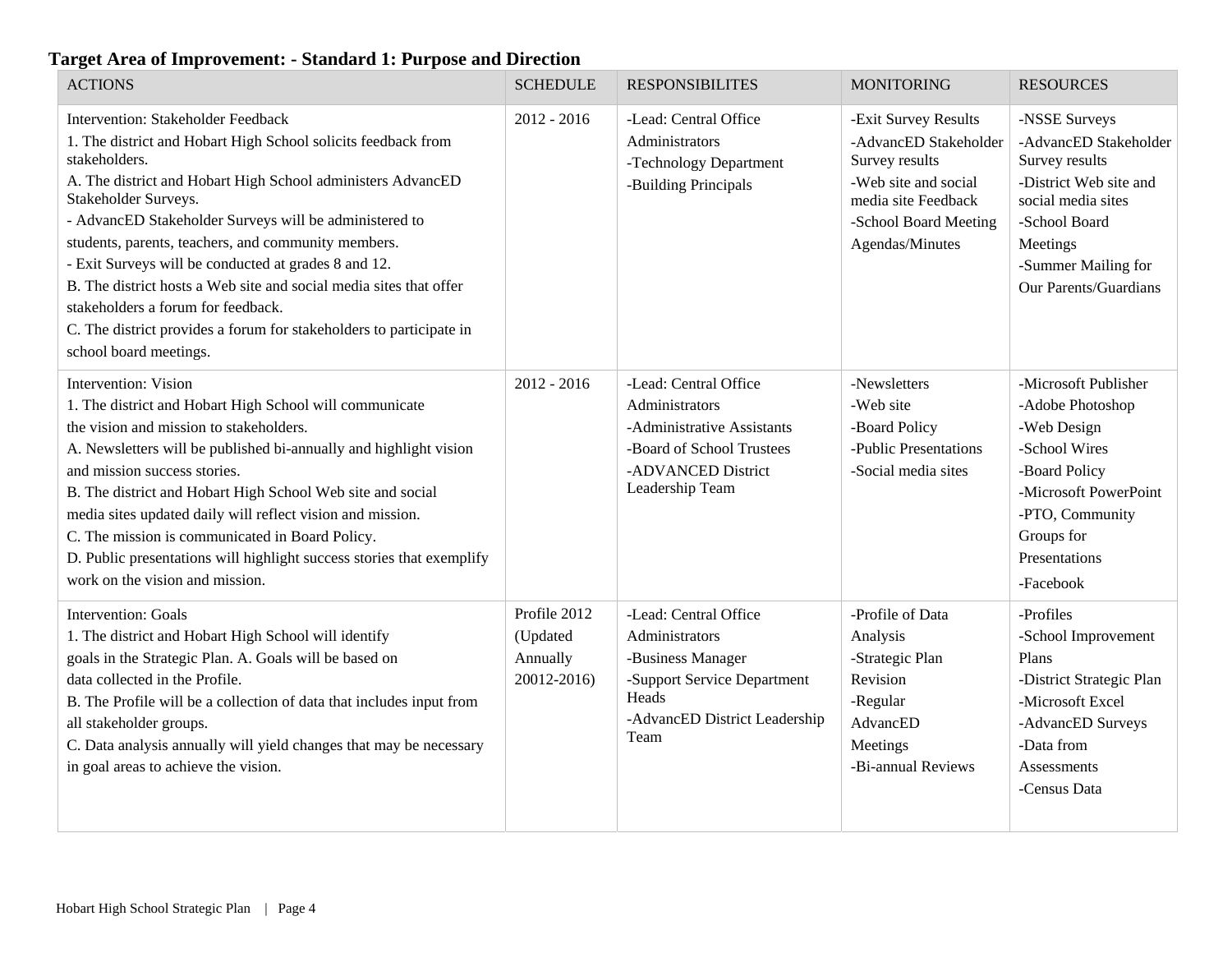| <b>ACTIONS</b>                                                                                                                                                                                                                                                                                                                                                                                                                                                                                                                                                                                                                   | <b>SCHEDULE</b>                                    | <b>RESPONSIBILITIES</b>                                                                                                                              | <b>MONITORING</b>                                                                                                              | <b>RESOURCES</b>                                                                                                                                                           |
|----------------------------------------------------------------------------------------------------------------------------------------------------------------------------------------------------------------------------------------------------------------------------------------------------------------------------------------------------------------------------------------------------------------------------------------------------------------------------------------------------------------------------------------------------------------------------------------------------------------------------------|----------------------------------------------------|------------------------------------------------------------------------------------------------------------------------------------------------------|--------------------------------------------------------------------------------------------------------------------------------|----------------------------------------------------------------------------------------------------------------------------------------------------------------------------|
| Intervention: Monitoring Implementation<br>1. The district will meet bi-annually with schools and service<br>departments to review implementation of the school improvement<br>process.<br>A. Hobart High School's AdvancED Leadership Team will meet<br>regularly by goal areas to monitor implementation of their AdvancED<br>Action Plan.<br>B. The district will meet with each school's AdvancED Leadership<br>Team to review the progress and assist in their annual revision<br>process.<br>C. The district will meet with the district's service department heads<br>to monitor progress on the AdvancED Strategic Plan. | Profile 2012<br>(Updated<br>Annually<br>2012-2016) | -Lead: Central Office<br><b>Administrators</b><br>-Business Manager<br>-Support Service Department<br>Heads<br>-AdvancED District Leadership<br>Team | -Profile of Data<br>Analysis<br>-District Strategic Plan<br>Revision<br>-Regular<br>AdvancED<br>Meetings<br>-Bi-annual Reviews | -Profiles<br>-School Improvement<br>Plans<br>-District Strategic Plan<br>-Microsoft Excel<br>-AdvancED Stakeholder<br>Surveys<br>-Data from<br>Assessments<br>-Census Data |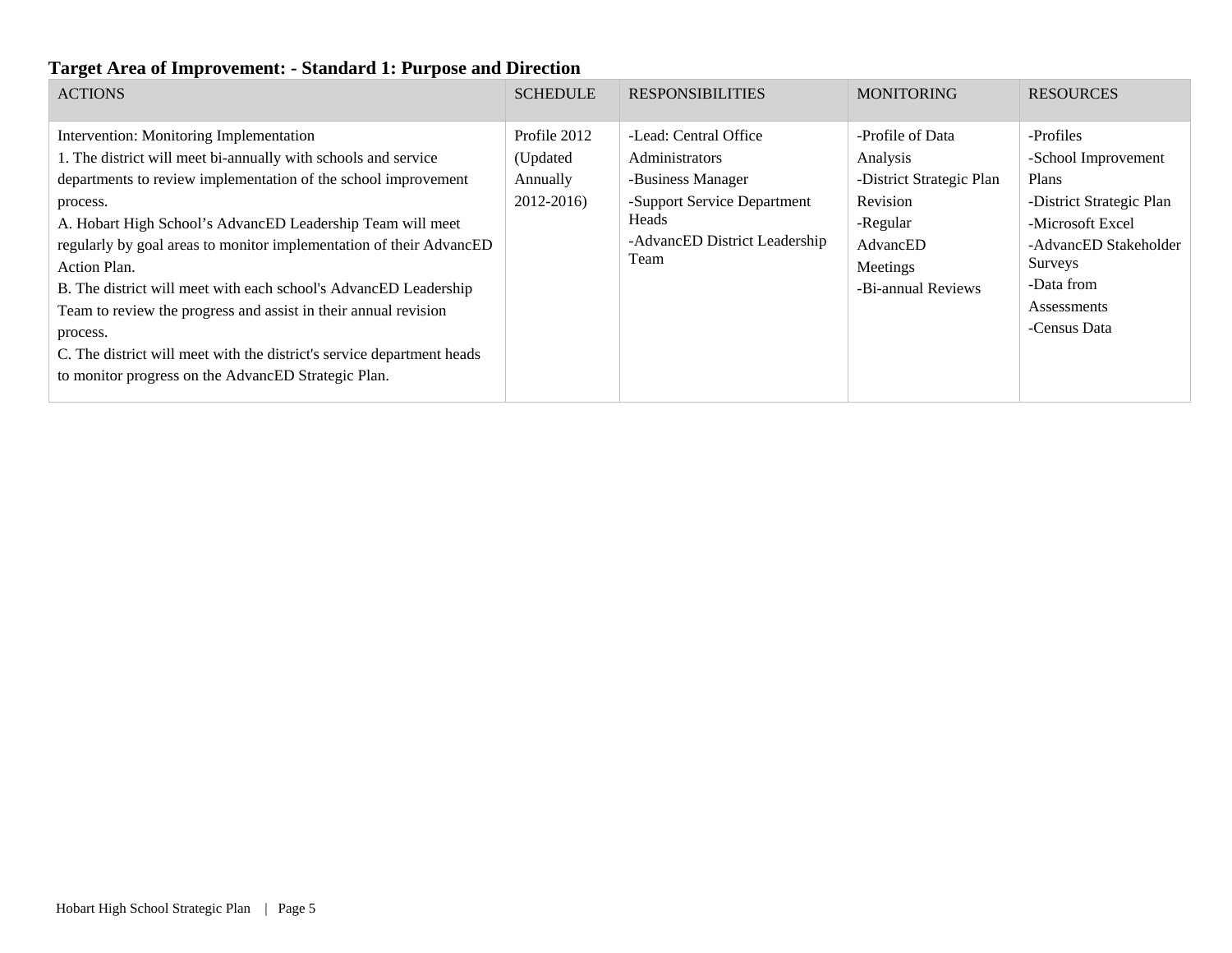| <b>ACTIONS</b>                                                                                                                                                                                                                                                                                                                                                                                                                                                                                                                                                                                                                                                                                                                                                                                                                                                                                                                                                                                                                                                                                                                                                                                                                                                                                                                                      | <b>SCHEDULE</b> | <b>RESPONSIBILITIES</b>                                                                                                                               | <b>MONITORING</b>                                                                                                                                      | <b>RESOURCES</b>                                                                                                                                                                                                                                                                                                        |
|-----------------------------------------------------------------------------------------------------------------------------------------------------------------------------------------------------------------------------------------------------------------------------------------------------------------------------------------------------------------------------------------------------------------------------------------------------------------------------------------------------------------------------------------------------------------------------------------------------------------------------------------------------------------------------------------------------------------------------------------------------------------------------------------------------------------------------------------------------------------------------------------------------------------------------------------------------------------------------------------------------------------------------------------------------------------------------------------------------------------------------------------------------------------------------------------------------------------------------------------------------------------------------------------------------------------------------------------------------|-----------------|-------------------------------------------------------------------------------------------------------------------------------------------------------|--------------------------------------------------------------------------------------------------------------------------------------------------------|-------------------------------------------------------------------------------------------------------------------------------------------------------------------------------------------------------------------------------------------------------------------------------------------------------------------------|
| Intervention: Communication<br>1. The district communicates student performance and school<br>effectiveness with stakeholders.<br>A. Parents/Guardians are given individual student performance<br>reports on state and local assessments.<br>-Parent/Guardian/Teacher meetings are scheduled.<br>B. Parents/Guardians are able to access student progress through<br>online access via Harmony and the district web site.<br>C. The district publishes an annual performance report with the local<br>media, and on the district Web site.<br>D. The district and Hobart High School maintain a data Profile that<br>analyzes student performance and school effectiveness that is<br>hosted on the district web site.<br>E. The district highlights student performance and school<br>effectiveness in the district newsletter which is mailed bi-annually to<br>every postal patron in Hobart. In addition, it is published on the<br>district web site.<br>F. The district highlights student performance and school<br>effectiveness at school board meetings.<br>-The district will review the annual performance report to verify<br>growth and student performance annually at school board meetings.<br>G. School and classroom newsletters highlight student performance<br>and school effectiveness. They are published on the web site. | 2012-2016       | -Lead: Central Office<br>Administrators<br>-Building Principals<br>-Teachers<br>-Technology Department<br>-Central Office Administrative<br>Assistant | -Test Reports Mailed<br>-Parent Teacher<br>Meetings<br>-Harmony (Parent<br>Portal) Traffic<br>-Web site Traffic<br>-State Annual<br>Performance Report | -State and Local Test<br><b>Report Summaries</b><br>-AdvancED Profiles<br>-District Newsletter<br>-School Board<br>Meetings<br>-Harmony (Parent<br>Portal)<br>-District Web site<br>-IDOE Web site / State<br><b>Annual Performance</b><br>Report<br>-Local Media<br>-School and Classroom<br>Newsletters<br>-Messenger |
|                                                                                                                                                                                                                                                                                                                                                                                                                                                                                                                                                                                                                                                                                                                                                                                                                                                                                                                                                                                                                                                                                                                                                                                                                                                                                                                                                     |                 |                                                                                                                                                       |                                                                                                                                                        |                                                                                                                                                                                                                                                                                                                         |